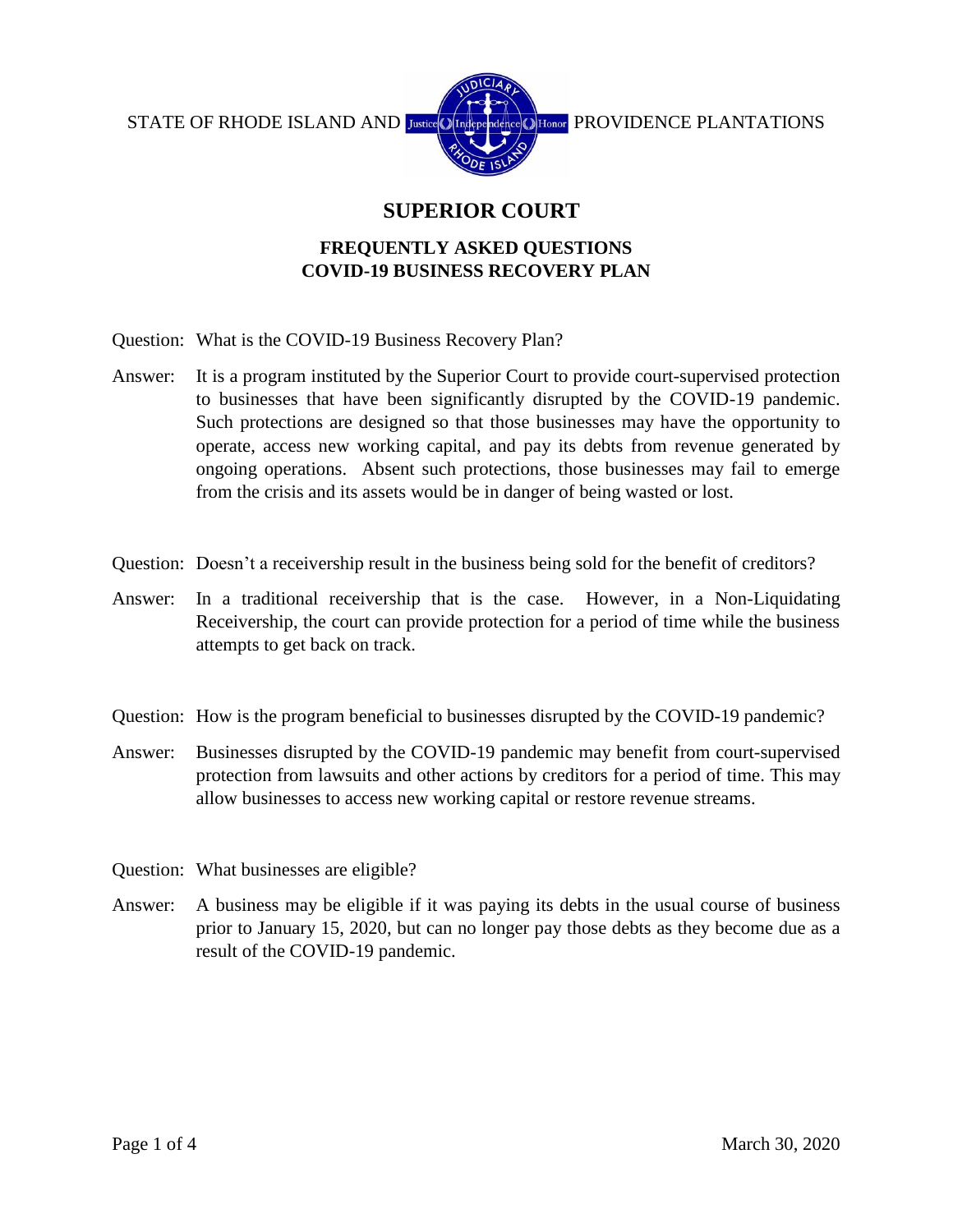Question: How can a business participate in this program?

- Answer: A business can file what is called a Verified Petition with the Superior Court. The Verified Petition must satisfy the eligibility criteria. In addition, the business must develop an Operating Plan, which demonstrates how the business can get to a point where it is paying its debts in the usual course of business.
- Question: Does the business need to hire an attorney?
- Answer: Yes. With very limited exceptions, a business is required to be represented by an attorney in court proceedings.
- Question: Where is the Verified Petition filed?
- Answer: The Verified Petition is filed with the Superior Court and is then referred to the appropriate Business Calendar. Businesses located in Providence and Bristol counties will file a petition with the Providence County Superior Court, which will be referred to the Providence County Business Calendar. Businesses located in Kent, Washington, and Newport counties will file a petition with the Superior Court in that county. These petitions will be referred to the Out-County Business Calendar.
- Question: What is the Business Calendar?
- Answer: The Business Calendar is a specialized court calendar that addresses business-related matters for several reasons, including preservation of economic investments and jobs in the State of Rhode Island.
- Question: How can a business proceed with a filing if the courts are only hearing limited emergency/essential matters?
- Answer: The Supreme Court has instituted procedures for filing petitions electronically and conducting hearings through the Webex conferencing system. The COVID-19 Non-Liquidating Receivership Program will operate in accordance with these procedures during the COVID-19 pandemic.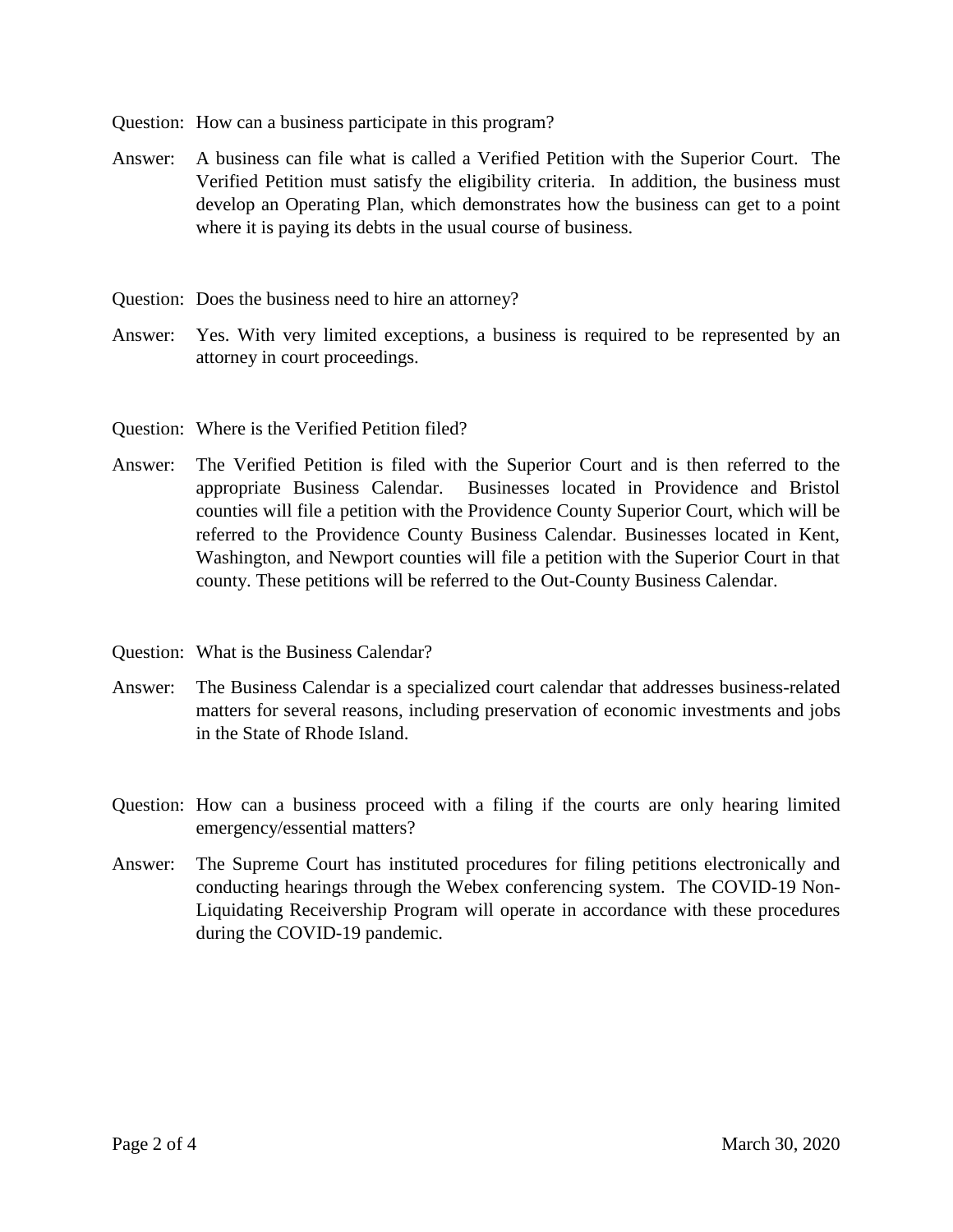- Question: How long will it take the court to determine if a business can participate?
- Answer: The business will be required to submit a proposed Operating Plan to the Non-Liquidating Receiver within ten (10) days of the Receiver's appointment by the court. The Non-Liquidating Receiver will then distribute the proposed Operating Plan to the businesses' creditors and will schedule a hearing before the court no later than fifteen (15) days later. At that time, the court will consider whether to approve the proposed Operating Plan.
- Question: How is the business able to operate during a Non-Liquidating Receivership?
- Answer: The business will operate in accord with a court-approved Operating Plan, under the oversight of a court-appointed Non-Liquidating Receiver.
- Question: Who is a Non-Liquidating Receiver?
- Answer: A Non-Liquidating Receiver is an attorney appointed by the court to oversee the businesses' operation in accord with the court-approved Operating Plan. The Receiver will also enforce the court-ordered protections for the benefit of the business.
- Question: What controls will be placed on the business?
- Answer: The business will have to operate in accord with the Operating Plan. The business will not be able to make expenditures, dispose of assets, or mortgage assets without the approval of the court.
- Question: What happens if the business cannot perform in accord with the Operating Plan?
- Answer: If the business cannot operate in accord with the Operating Plan, the business runs the risk of being placed into a traditional receivership, whereby the business or its assets may be sold for the benefit of creditors. However, that cannot take place without a hearing before the court and a finding that the business is in default of the Operating Plan.
- Question: Can the Operating Plan be updated or changed as the business proceeds in the program?